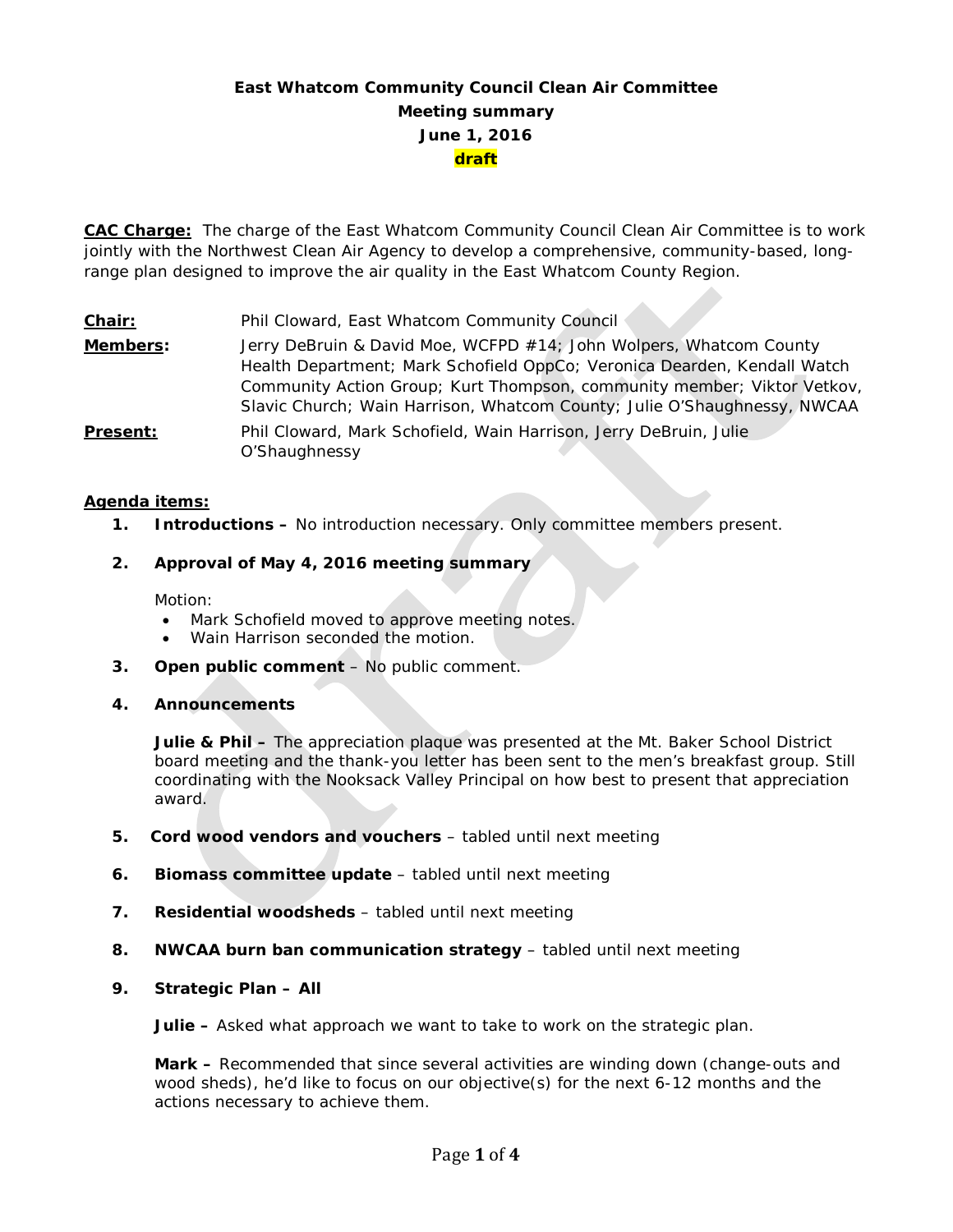**Phil –** Identified several categories (outreach, enforcement, biomass, wood sheds, woodstove change-outs, etc.) that are somewhat historical in nature in that they're already underway. Aside from that, however, there are other areas in which to focus such as helping people get their wood into their wood shed and follow-up in general.

**Wain –** Asked why the woodstove change-out and furnace repair program are winding down. Is it because it's a one-time grant and the money is running out and there are no future funds available? Or, if future funding is available it seems important to keep the program "alive".

**Julie –** This is the third cycle of a biennium grant currently ending June 30, 2017. The amount received this cycle was \$85,000 of which approximately \$50,000 has been spent. However, it is very important to continue to work with the community to identify changeout recipients and build a waiting list which will help leverage future funding needs for the next grant cycle. Julie updated OppCo staff on the amount of remaining funding and the importance of building a waiting list for the next grant cycle.

**Jerry –** Asked if a sliding-scale of sorts was implemented regarding change-out qualifications.

**Julie –** The Community Energy Challenge (CEC) incentive program increased from \$1,000 to \$2,000 for home-owners who do not qualify as low-income.

**Phil –** Asked if there is a specific qualifying scale for the elderly.

**Mark –** It is not Columbia Valley specific, but the CEC does have a program that uses a sliding scale which will pay between 50-90% of the cost of energy upgrades to the home. The same guidelines apply to the elderly, disabled, or households with young children. These groups received a higher level of prioritization. The federal guidelines for lowincome qualification is 200% of federal poverty level which is approximately \$4,000 per month for a family of four.

Action item: Mark will provide a copy of income guidelines and general information about other OppCo programs.

**Julie –** Asked Jerry about their carbon monoxide and smoke detector replacement outreach efforts.

**Jerry –** In addition to replacing CO and smoke detectors, staff distributes moisture meters and encourages residents to apply for a wood shed, if needed.

#### **Julie –**

Action item: Provide Jerry a copy of the spreadsheet that tracks receipt and request of moisture meters to help track distribution.

**Wain –** Recalls a meeting in which we worked on a strategic plan and asked if an early version of a strategic plan exists. If so, it would be beneficial to resurrect it and work from that.

#### **Julie –**

Action item: Check with Katie about an existing strategic plan developed approximately three years ago. Also check for a draft outreach and communication strategy from October 2013, a draft of general objectives from June 2014, Areas of Agreement from May 2013 and a stakeholders list. Julie will distribute whatever documents are found to committee members by June 15.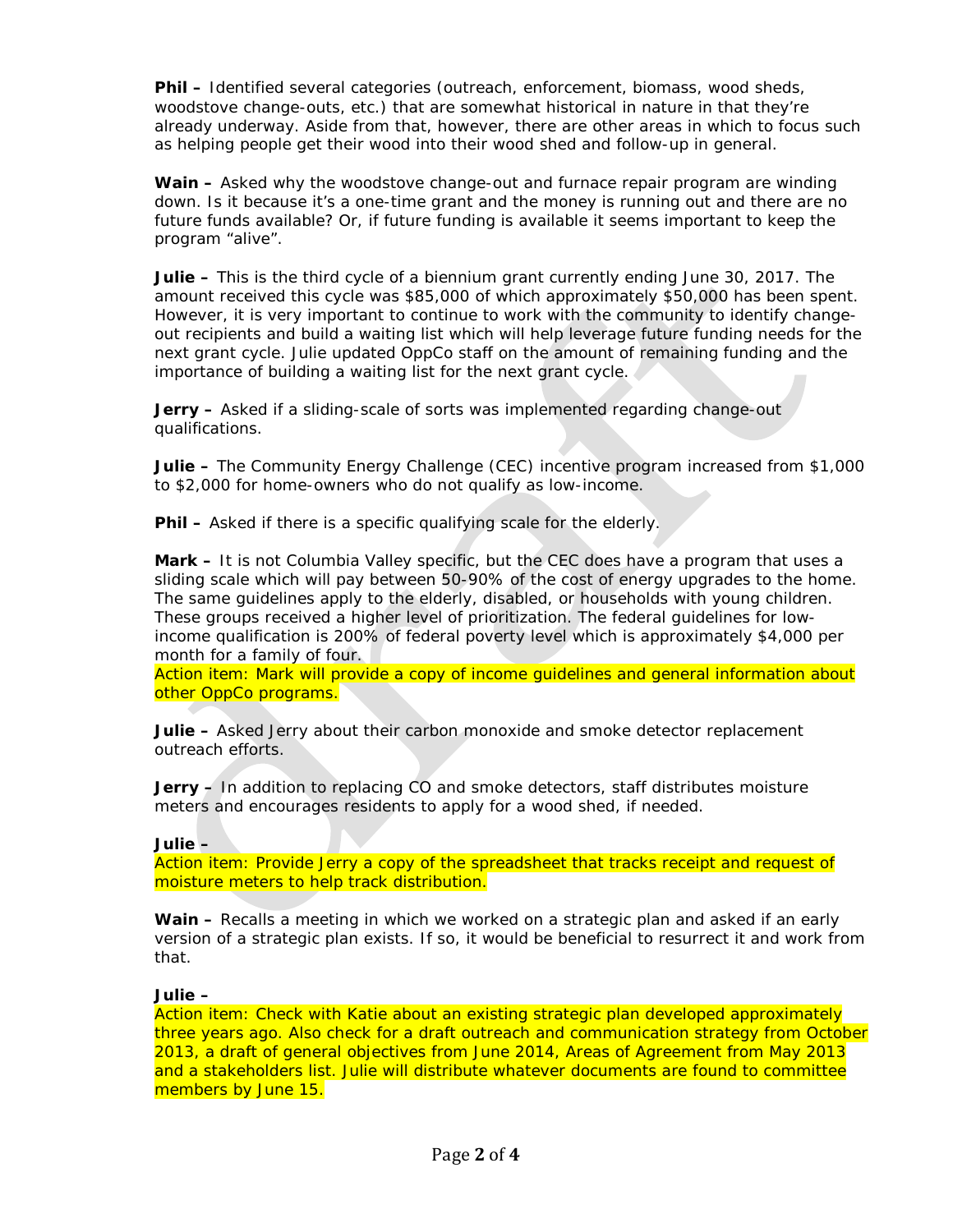**Mark -** An item that continues to come up is burn cleanly and avoid a ban. Although NWCAA is responsible for developing the message, Mark asked what role the committee will have in disseminating the message.

**Phil –** Thinks it's important that the committee does not get involved in the enforcement aspect of the outreach strategy. In addition, it's also important for NWCAA to follow-up with enforcement if necessary, with the several residents who continue to burn poorly.

**Mark –** Even if the committee is not talking about enforcement, per se, how can the committee support the message knowing that enforcement is ultimately part of the strategic plan?

**Julie –** Appreciates both points. NWCAA needs to have a clear, succinct view of what enforcement will look like before Katie can develop the communications strategy. The enforcement approach will be decided after a realistic consider of NWCAA's resources is complete to make sure we can follow through with whatever plan is developed.

**Jerry** – Asked what enforcement will look like because there have been on-going outdoor burning issues that have not been resolved.

Action: Jerry, Wain and NWCAA staff will meet separately to address this issue.

**Julie –** Internal NWCAA discussions are necessary before it is clear what enforcement will look like. Ultimately, a measurement of success would be if no enforcement were necessary.

**Mark –** Recommended the following action items:

- Contact the residents who received any or all "tools" (wood shed, moisture meter, new stove) to see how the tools are working for them, whether or not they're being used, and whether or not they need more assistance or guidance.
- Also, provide an update to the appropriate stakeholders about the committee's work thus far and future strategies reflected in a completed strategic plan.

**Julie** – Recommended the update that Mark suggested be in a letter to the stakeholders.

**Jerry, Phil, Mark and Wain –** Supported the idea of a letter after the strategic plan is finalized.

**Jerry –** Pointed out that posting on community websites are more effective and utilized by residents than coming to our meetings.

# **Phil –**

Action item: Will check to see if the resource center has a newsletter that can submit an article to that highlights the work being done in the valley to improve air quality.

**All –** Commented on how many positive things have occurred and how important it is to focus and reinforce the positive.